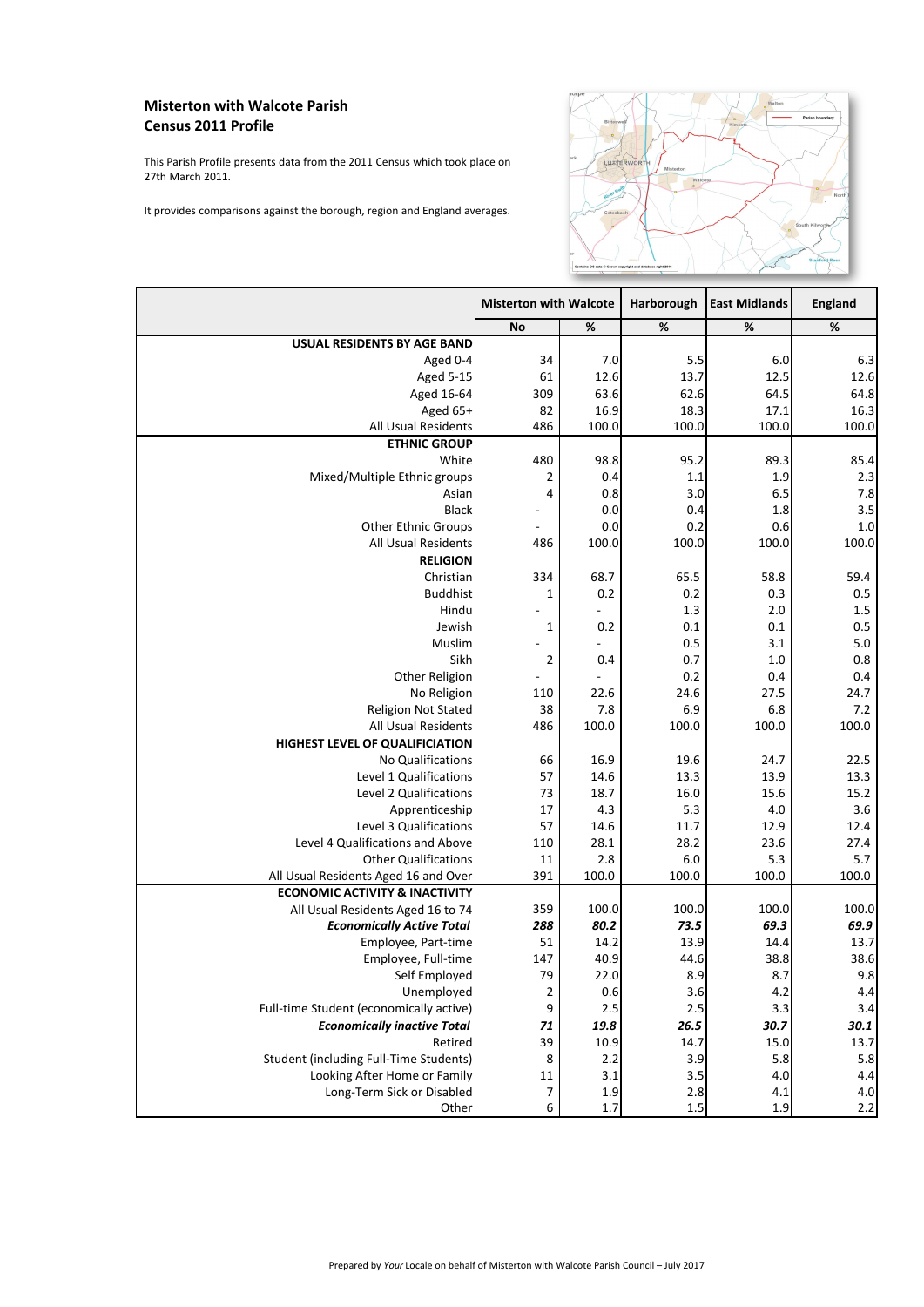|                                                                                       | <b>Misterton with Walcote</b> |            | Harborough | <b>East Midlands</b> | <b>England</b> |
|---------------------------------------------------------------------------------------|-------------------------------|------------|------------|----------------------|----------------|
|                                                                                       | <b>No</b>                     | %          | %          | %                    | %              |
| <b>METHOD OF TRAVEL TO WORK</b>                                                       |                               |            |            |                      |                |
| Work Mainly at or From Home                                                           | 45                            | 12.5       | 5.7        | 3.3                  | 3.5            |
| Underground, Metro, Light Rail, Tram                                                  | $\blacksquare$                | 0.0        | 0.1        | 0.2                  | 2.6            |
| <b>Train</b>                                                                          |                               | 0.6        | 1.4        | 0.9                  | 3.5            |
| <b>Bus, Minibus or Coach</b>                                                          | 3                             | 0.8        | 1.4        | 4.0                  | 4.9            |
| Taxil                                                                                 |                               | 0.0        | 0.1        | 0.3                  | 0.3            |
| Motorcycle, Scooter or Moped                                                          |                               | 0.0        | 0.4        | 0.5                  | 0.5            |
| Driving a Car or Van                                                                  | 205                           | 57.1       | 50.3       | 42.2                 | 36.9           |
| Passenger in a Car or Van                                                             | 12                            | 3.3        | 3.0        | 3.9                  | 3.3            |
| Bicycle                                                                               | 15                            | 0.6        | 1.5        | 1.8                  | 1.9            |
| On Foot<br><b>Other Method of Travel to Work</b>                                      |                               | 4.2<br>0.3 | 6.9<br>0.4 | 7.1<br>0.3           | 6.9<br>0.4     |
| Not in Employment                                                                     | 74                            | 20.6       | 28.8       | 35.7                 | 35.3           |
| All Usual Residents Aged 16 to 74                                                     | 359                           | 100.0      | 100.0      | 100.0                | 100.0          |
| <b>HEALTH</b>                                                                         |                               |            |            |                      |                |
| Very Good Health                                                                      | 243                           | 50.0       | 50.9       | 45.3                 | 47.2           |
| <b>Good Health</b>                                                                    | 161                           | 33.1       | 34.3       | 35.1                 | 34.2           |
| Fair Health                                                                           | 67                            | 13.8       | 11.4       | 14.0                 | 13.1           |
| <b>Bad Health</b>                                                                     | 15                            | 3.1        | 2.7        | 4.3                  | 4.2            |
| Very Bad Health                                                                       |                               | 0.0        | 0.8        | 1.2                  | 1.2            |
| <b>All Usual Residents</b>                                                            | 486                           | 100.0      | 100.0      | 100.0                | 100.0          |
| Long-Term Health Problem or Disability                                                |                               |            |            |                      |                |
| Day-to-Day Activities Limited a Lot                                                   | 31                            | 6.4        | 5.9        | 8.7                  | 8.3            |
| Day-to-Day Activities Limited a Little                                                | 29                            | 6.0        | 8.6        | 9.9                  | 9.3            |
| Day-to-Day Activities Not Limited                                                     | 426                           | 87.7       | 85.4       | 81.4                 | 82.4           |
| <b>All Usual Residents</b>                                                            | 486                           | 100.0      | 100.0      | 100.0                | 100.0          |
| <b>Provision of Unpaid Care</b>                                                       |                               |            |            |                      |                |
| Provides No Unpaid Care                                                               | 436                           | 89.7       | 89.5       | 89.2                 | 89.8           |
| Provides 1 to 19 Hours Unpaid Care a Week                                             | 41                            | 8.4        | 7.7        | 6.9                  | 6.5            |
| Provides 20 to 49 Hours Unpaid Care a Week                                            |                               | 0.4        | 1.1        | 1.4                  | 1.4            |
| Provides 50 or More Hours Unpaid Care a Week                                          |                               | 1.4        | 1.8        | 2.5                  | 2.4            |
| <b>All Usual Residents</b>                                                            | 486                           | 100.0      | 100.0      | 100.0                | 100.0          |
| <b>HOUSEHOLDS AND HOUSEHOLD SPACES</b>                                                |                               |            |            |                      |                |
| All Household Spaces                                                                  | 218                           | 100.0      | 100.0      | 100.0                | 100.0          |
| Household Spaces With At Least One Usual Resident                                     | 202                           | 92.7       | 96.6       | 96.0                 | 95.7           |
| Household Spaces With No Usual Residents (empty homes)                                | 16                            | 7.3        | 3.4        | 4.0                  | 4.3            |
| <b>COMMUNAL ESTABLISHMENTS</b>                                                        |                               |            |            |                      |                |
| Number of communal establishments                                                     | $\overline{\phantom{a}}$      |            |            |                      |                |
| All usual residents in communal establishments                                        | $\overline{\phantom{a}}$      |            |            |                      |                |
| <b>TENURE</b>                                                                         |                               |            |            |                      |                |
| All occupied Households                                                               | 202                           | 100.0      | 100.0      | 100.0                | 100.0          |
| Owned; Owned Outright                                                                 | 66                            | 32.7       | 38.4       | 32.8                 | 30.6           |
| Owned; Owned with a Mortgage or Loan<br>Shared Ownership (Part Owned and Part Rented) | 81                            | 40.1       | 39.7       | 34.5<br>0.7          | 32.8           |
| Social Rented; Rented from Council (Local Authority)                                  | 8                             | 2.5<br>4.0 | 1.2<br>1.4 | 10.1                 | 0.8<br>9.4     |
| Social Rented; Other                                                                  | 11                            | 5.4        | 7.0        | 5.7                  | 8.3            |
| Private Rented; Private Landlord or Letting Agency                                    | 24                            | 11.9       | 10.1       | 13.6                 | 15.4           |
| Private Rented; Other                                                                 | 3                             | 1.5        | 1.1        | 1.3                  | 1.4            |
| Living Rent Free                                                                      | 4                             | 2.0        | 1.1        | 1.3                  | 1.3            |
| <b>ACCOMMODATION TYPE</b>                                                             |                               |            |            |                      |                |
| All household spaces (occupied + vacant)                                              | 218                           | 100.0      | 100.0      | 100.0                | 100.0          |
| Detached                                                                              | 119                           | 54.6       | 47.7       | 32.2                 | 22.3           |
| Semi-Detached                                                                         | 57                            | 26.1       | 28.6       | 35.1                 | 30.7           |
| <b>Terraced</b>                                                                       | 39                            | 17.9       | 15.2       | 20.6                 | 24.5           |
| Flat, Maisonette or Apartment                                                         |                               | 0.5        | 8.1        | 11.7                 | 22.1           |
| Caravan or Other Mobile or Temporary Structure                                        |                               | 0.9        | 0.4        | 0.4                  | 0.4            |
| <b>NUMBER OF BEDROOMS</b>                                                             |                               |            |            |                      |                |
| All Household Spaces With At Least One Usual Resident                                 | 202                           | 100.0      | 100.0      | 100.0                | 100.0          |
| No Bedrooms                                                                           |                               | 0.5        | 0.1        | 0.2                  | 0.2            |
| 1 Bedroom                                                                             | 6                             | 3.0        | 5.8        | 8.1                  | 11.8           |
| 2 Bedrooms                                                                            | 53                            | 26.2       | 22.5       | 26.5                 | 27.9           |
| 3 Bedrooms                                                                            | 75                            | 37.1       | 37.3       | 45.4                 | 41.2           |
| 4 Bedrooms                                                                            | 44                            | 21.8       | 25.7       | 15.4                 | 14.4           |
| 5 or More Bedrooms                                                                    | 23                            | 11.4       | 8.5        | 4.4                  | 4.6            |

## Prepared by *Your* Locale on behalf of Misterton with Walcote Parish Council – July 2017